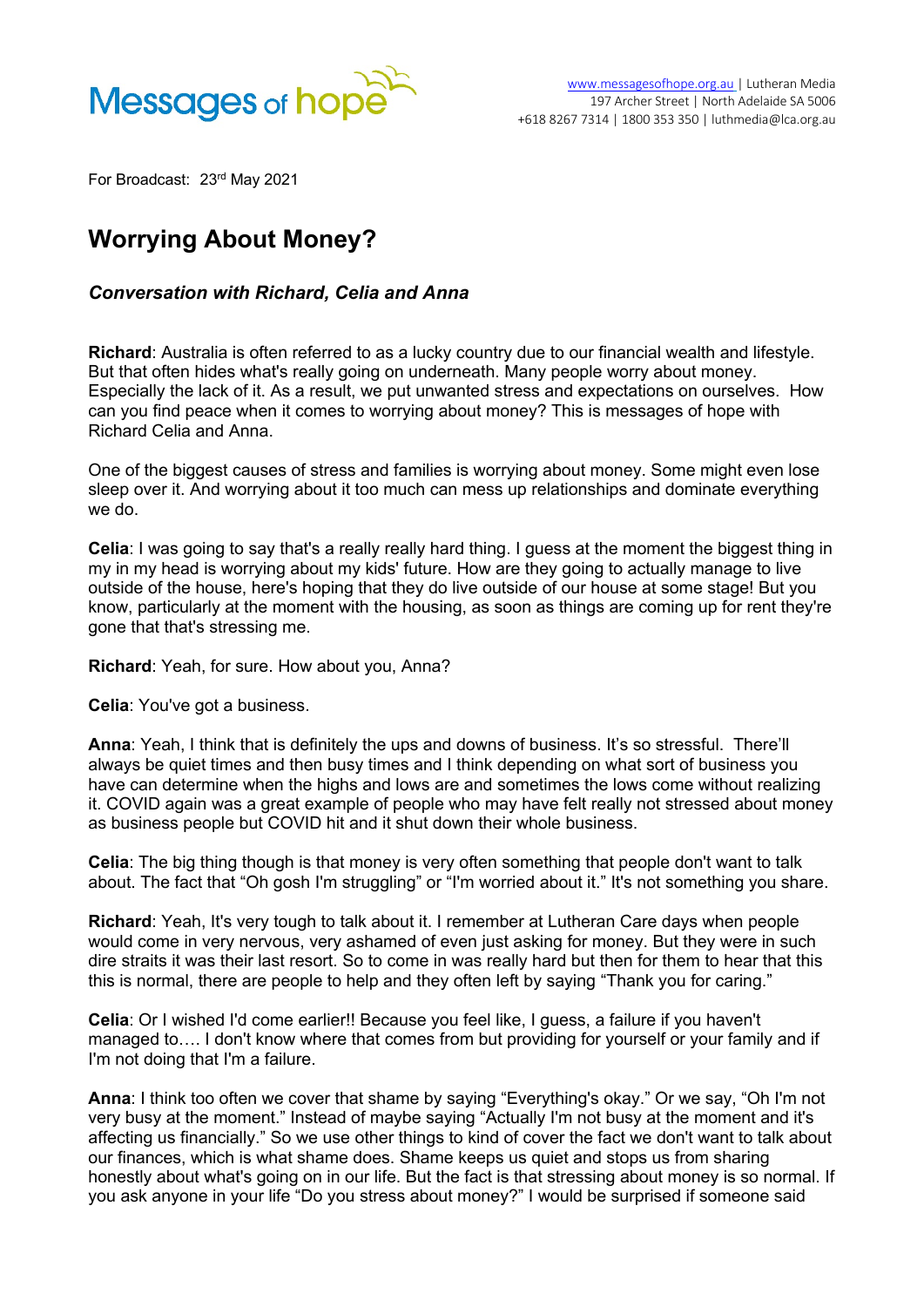"No, I don't stress about money at all." You know the fact that we stress about money, worry about it and it concerns us and yet it's actually so normal.

**Richard**: Worrying about money can cause stress in all sorts of ways. Especially when we're struggling. The shame that creates can be unbearable.

**Celia**: How do you overcome that feeling of shame when that's so ingrained in us?

**Anna**: It's so hard, isn't it.

**Celia**: How do you make that first step?

**Anna**: It's a great question because the research tells us that actually shame stops us from talking about it. It keeps us quiet. The research also tells us to become more resilient to that is we actually need to speak it. That's vulnerability but actually being vulnerable is courageous. So actually sharing our struggles with money is a really strong thing to do. But we need to share with the people who we trust the most. You know, talk to your husband, talk to your best friends, talk to someone that you trust that you can just go "Oh my gosh this is eating me up, I can't sleep, I'm so worried about it that I need to just share with you I'm stressing about money."

**Richard**: First thing sometimes is just talk to yourself!

**Anna**: Yeah!

**Celia**: What do you mean?

**Richard**: Well just hear it out loud. Just say "Look I'm struggling here with money."

**Celia**: Okay, Say it out loud.

**Richard**: Yeah, look I shout it out to God and say "Dear God!" and that might be all that it is. Maybe a few other words in there as well but it's trying to stop the spiral of everything seeming impossible. Trying to break it down and sometimes saying it to yourself as a first step to then go the next step as in "Right, how do I approach this with someone who cares about me." So, it's not even necessarily someone I might trust but it's someone who cares about me. So, it could be like a financial counselor, someone who's even independent of my complete situation.

**Anna**: There's an analogy that Brene Brown uses to explain kind of how shame works and why it's important for us to speak our shame. So, if you were to think about a Petri dish, like in science, where you put things in to watch them grow. So, if you were to put shame into a Petri dish and douse it with silence, secrecy and judgment. So, don't talk about it at all, it's going to grow grow, grow, grow, grow, grow and get bigger and bigger.

If you put the same stress and shame in a Petri dish and douse it with empathy and compassion, so that would be the response of the person that you're sharing with, it stops growing. And then what happens is you then feel free. Like there's something that happens within us that actually gives us clarity to be able to think clearly about what it is that's happened. It's just an amazing experience.

**Celia**: So just that articulating of what is going on in your head.

**Anna**: Yeah, you got to speak it out loud. That's what the research says. So, there would be something powerful about doing that to yourself or saying it to God because he has a trustworthy, empathetic, compassionate, response. There's no judgment in how he's going to respond. When I share and I speak out loud "God help me, I don't know how to like get out of this financial stress."

**Richard**: And you know the beauty of God in that situation is he already knows what's going on in that space but wants to hear that from you to help you relieve that burden and that stress.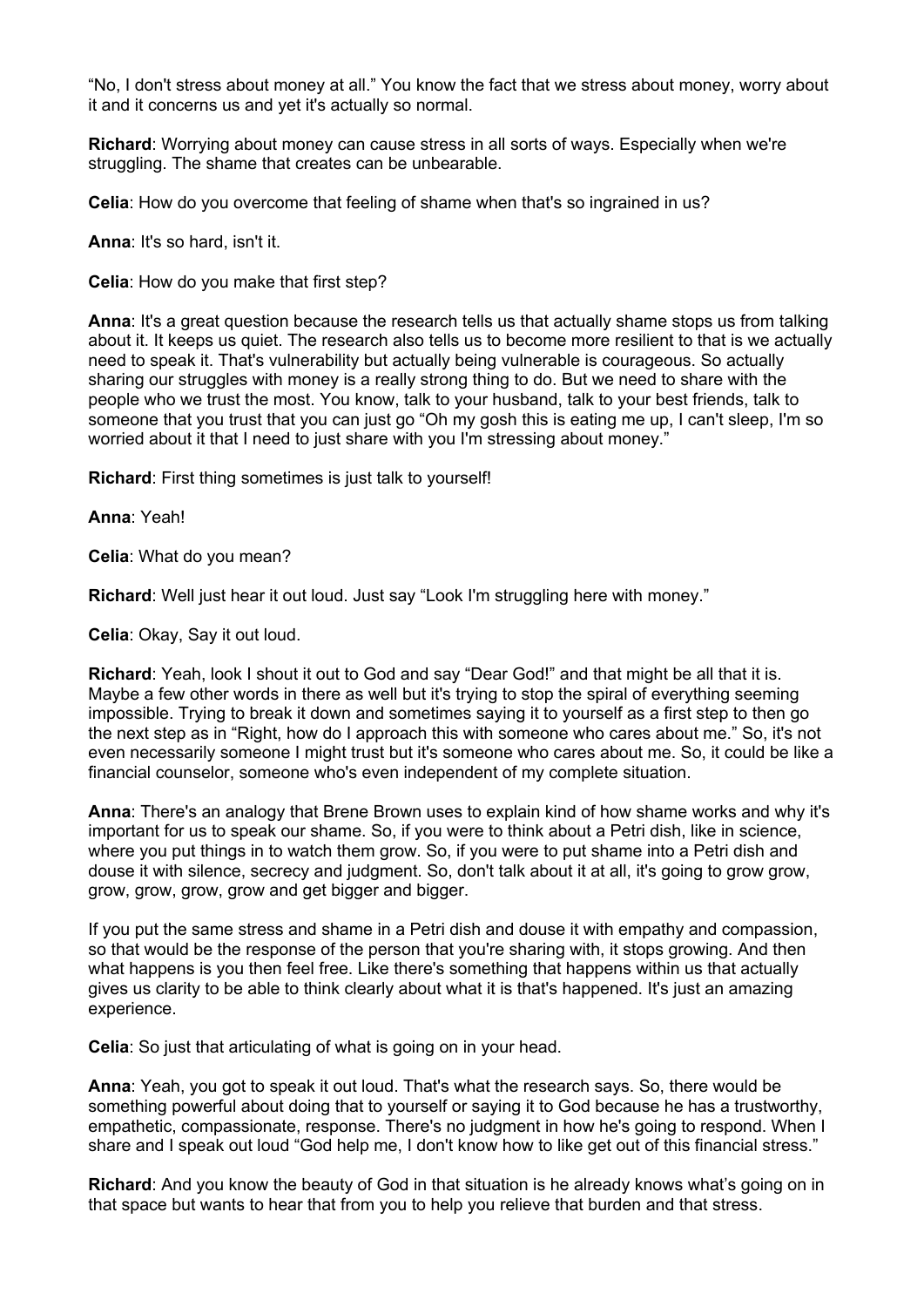**Anna**: Which is the relationship, the trusting relationship thing.

**Richard**: This is messages of hope with Richard, Celia and Anna. We're talking about how money can cause us stress and how it quickly becomes the focal point of our lives. What's at the center of your life?

**Anna**: You know, it's really interesting, just lately I've had a new revelation about all this money stuff. My Nanna has recently passed away and it just made me think that's it. It actually is it. When we die we don't take anything with us. She's gone now and all her stuff is still in her house where she lived and that's it!

**Celia**: You do not take it with you.

**Anna**: Yeah.

**Celia**: And so, what's important?

**Anna**: Well, you know I guess that's that whole thing for me, it's about the fact that money isn't actually as important as what we think it is.

**Celia**: You need it, like you need a certain amount but it's not that money is always going to be there or that amount of money is always going to be there. It's the up and down-ness of it. So that's never going to give us certainty in life. So where do we find that certainty. For me, it's my relationship with my family but also my relationship with God. He's certain and money isn't.

**Richard**: That's right. Well, you can't have a relationship with money. It might bring you moments of happiness when you use it but whether you've got a little or nothing or whether you're a billionaire, there's a whole scope there. It's more about where you place money and what it actually means for you. So, if you do put your hope in money it's going to let you down. You're not going to find lasting joy in it.

**Celia:** So, where does joy come from for you then?

**Richard**: I take hope that in those moments when we cry out to God, hearing the promise that he's always with us and he's always there. Never will I leave you or forsake you. No matter how low I get, I can have a relationship with him to guide me through it. In that way, if I'm sitting there as a family trying to juggle things or to work through what's going to happen in our lives financially, I can place it.

**Celia**: I'm watching your hand movements and you're placing it on the side here. It's not in that central part. And I think, you know, we agree it's your relationships with people that are important. Like, you remember your Nan, not for what she had and what she's left behind with her but it's the relationship that she had with you. That's the important part that she's left behind.

**Richard**: It's having relationships as a goal. If your goal is to have money you're never going to have enough. Whereas if your goal is your relationships, the growth and the development, the joy in that and I suppose the stress you know, this starts breaking down things that we've spoken about. Shame and fear and anxiety around money and jobs. But your relationships can actually grow and develop. Particularly that one with God and knowing that he says "All things are possible with him"

**Anna**: Yeah, and the biggest thing that comes to mind for me is God is my provider. So, my relationship with him, as I lean into that, then I start to go "Oh actually all this stress is not my problem." Like, it's actually God's problem. He's my father and he provides for me. Now that may not be in money. I might be thinking "Oh I need money to buy groceries" but I might get gifted some groceries. So, for me it's about reminding myself that actually God's my provider, he's my certainty. When everything else seems so uncertain he's the one that I come to.